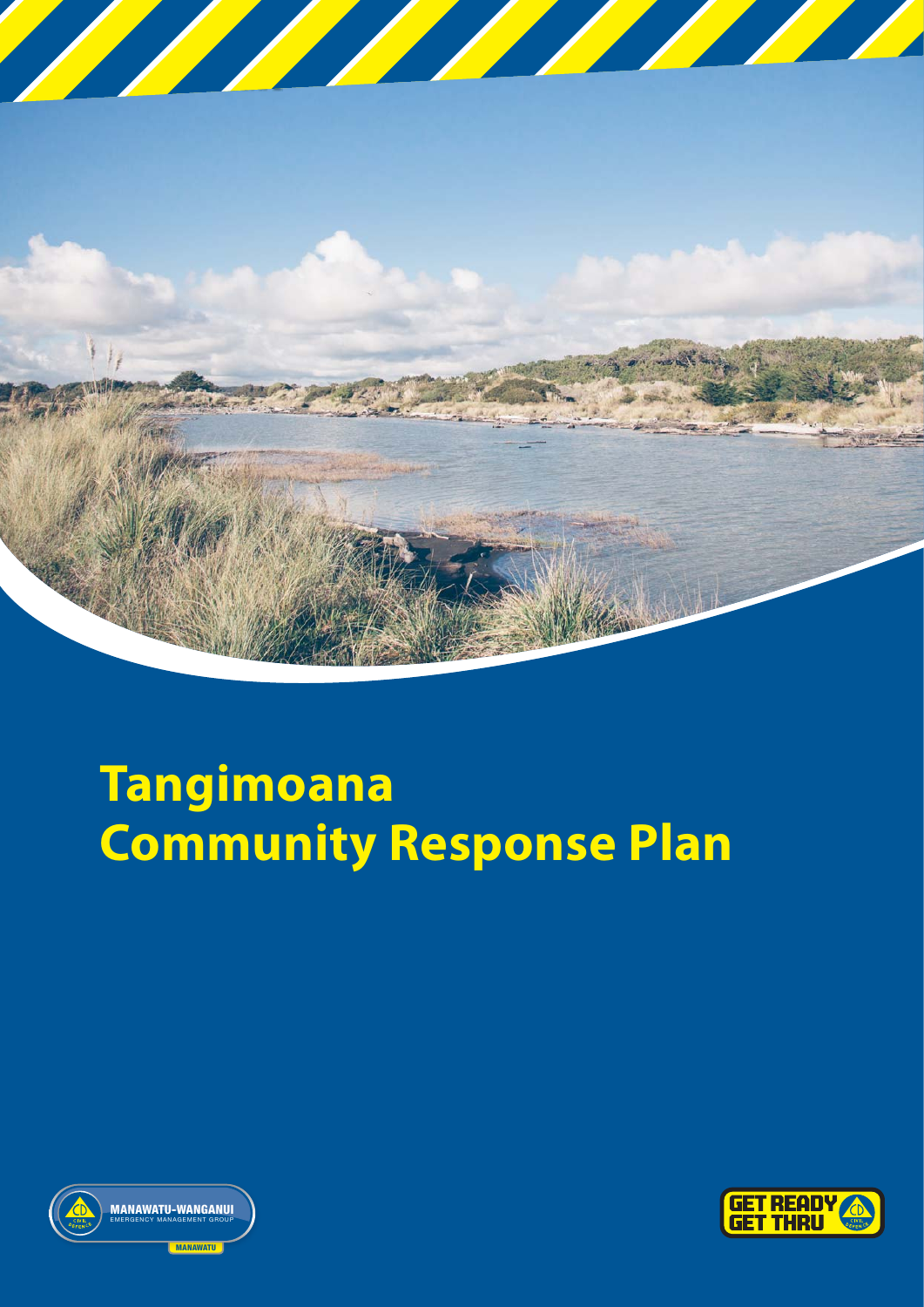### **INTRODUCTION**

The Manawatu District comprises 2566 square kilometres of mainly lush, rural land. It is a diverse district, ranging from the sand plains on the coast - which stretch inland almost as far as Rangiotu - to the magnificent hill country of the Ruahine Ranges. The District faces a wide range of natural hazards which have potentially significant effects. The floods of 2004 and again in 2006 are a stark reminder of this.

In an emergency, civil defence co-ordinates a wide range of groups and agencies to:

- Help prevent loss of life.
- Help the injured and relieve distress.
- Help return the community to normal.

Civil defence is all about people helping people. It involves communities working together to take care of its needs in an emergency event.

If there is an emergency, everyone needs to be self-reliant and prepared to survive in their own homes for at least three days without assistance from emergency services.





**ICONS KEY**



**Ambulance**



**Medical Centre**



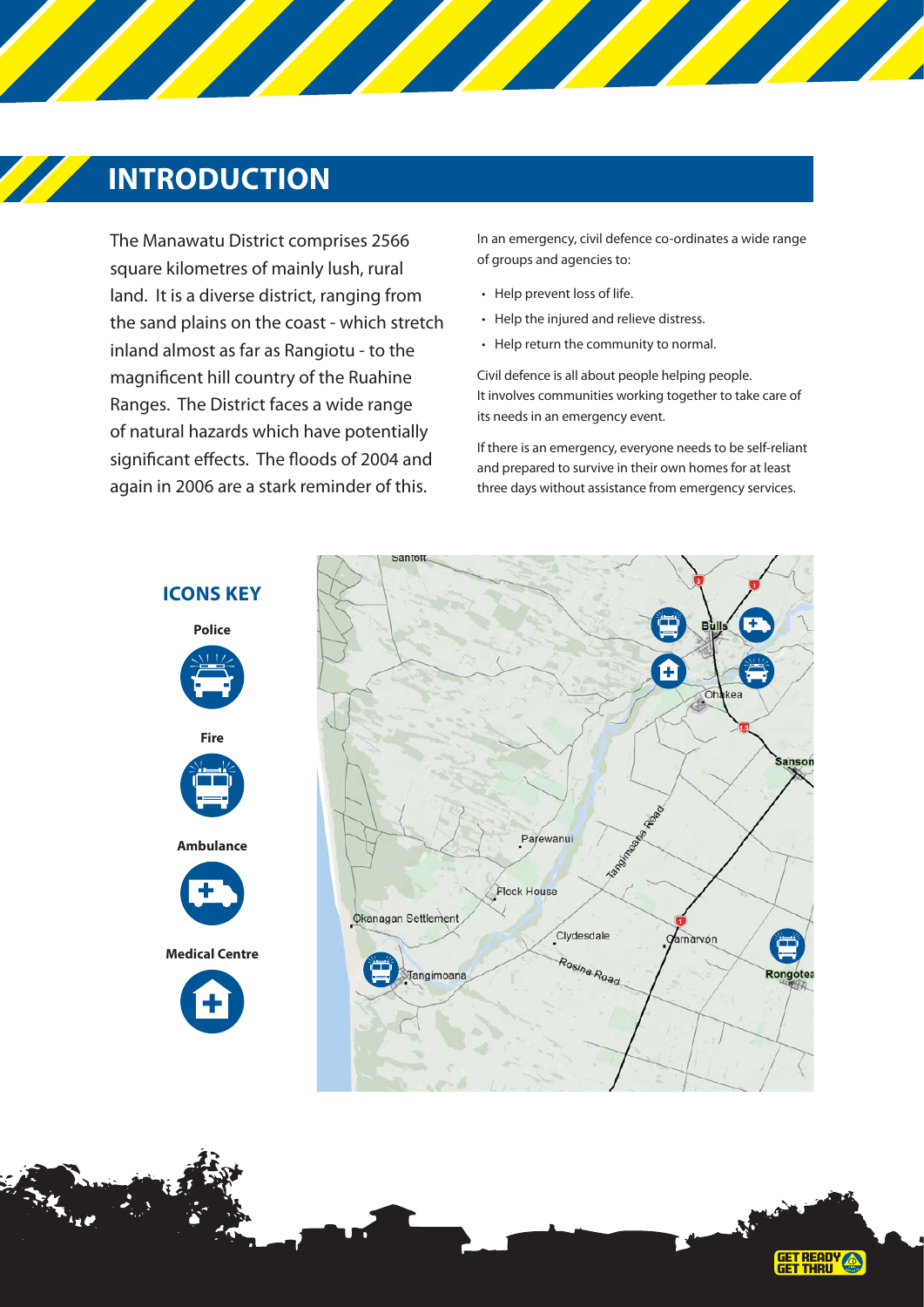### **EMERGENCY RESPONSE**

In the event of any emergency, the 111 emergency number is the first **call that should be made.**

**Do not be reluctant to dial 111 where a serious situation is emerging. Call 111 in case of:**

- **Fire**
- **Medical problems**
- **Person/s in danger**
- **Risk to life or property**

If you're not sure whether the situation is an emergency - call 111 and ask. The police will help you to work out what to do.

If you're not sure what type of help you need or if you believe more than one emergency service is required, you will be put through to the Police.

Calls are received by an Emergency Communications Centre in Wellington, Christchurch or Auckland. You will be asked a number of questions. It is important to remain calm and patient - emergency services will not have the advantage of local knowledge and require as much information as possible to accurately locate your position for the fastest possible response.

If you are calling from a land line, your location will only be identifiable to the operator if you are a Telecom customer and it is not a confidential number.

If you are calling from a cell phone you must give the communications centre clear details of your location - the communications centre cannot identify where a call is coming from.

- The operator will ask you the following questions:
- The exact address of the emergency situation
- Your name
- RAPID RURAL number
- Property name
- Nearest cross road reference
- Phone number you are calling from
- Any other information such as GPS coordinates (Latitude and Longitude), landmarks, geographical features and other information that may help emergency services to locate you.

**TIP:** Try to use proper place names (don't assume local knowledge) and if you are on the move, give highway, bridge names or other geographical features as reference points.

**GET READY<br>GET THRU**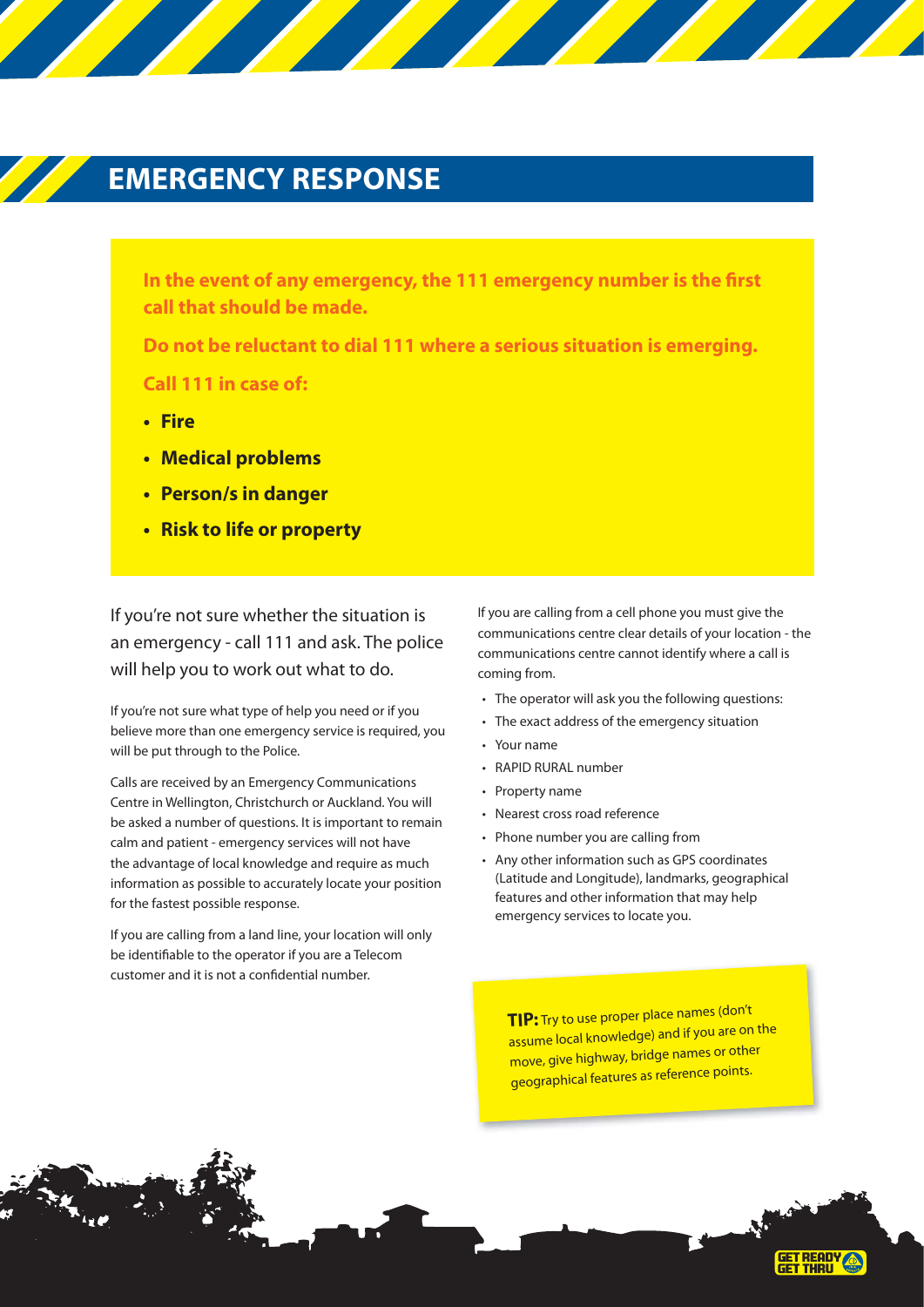# **IMPORTANT PHONE NUMBERS**

#### **Our address is**

Civil Defence VHF Radio capability at Tangimoana Fire Station where contact would be maintained with the Emergency Operations Centre at Manawatu District Council in an emergency. If residents were required to evacuate the township a Civil Defence Welfare Centre would be set up at the Te Kawau Events Centre in Rongotea were evacuees could register and receive any assistance required.

| <b>Tangimoana Fire Brigade</b>   | $(06)$ 324 8699 + Civil<br><b>Defence VHF Radio</b> |
|----------------------------------|-----------------------------------------------------|
| <b>Tangimoana School</b>         | $(06)$ 324 8465                                     |
| <b>Tangimoana Boating Club</b>   | $(06)$ 324 8353                                     |
| <b>Tangimoana Motor Camp</b>     | $(06)$ 324 8208                                     |
| <b>Bulls Police</b>              | $(06)$ 322 2020                                     |
| <b>Feilding Police</b>           | $(06)$ 323 6363                                     |
| <b>Manawatu District Council</b> | $(06)$ 323 0000                                     |
| <b>Horizons Regional Council</b> | 0508 800 800                                        |
| <b>Palmerston North Hospital</b> | $(06)$ 356 9169                                     |
| <b>Rural Fire Duty Officer</b>   | $(06)$ 323 0000                                     |
| <b>Coastguard Manawatu</b>       | $(06)$ 363 8386                                     |

#### **YOUR LOCAL EMERGENCY NETWORK**

In an emergency residents should always, in the first instance, **dial 111** for help and then access their local networks.

GET READY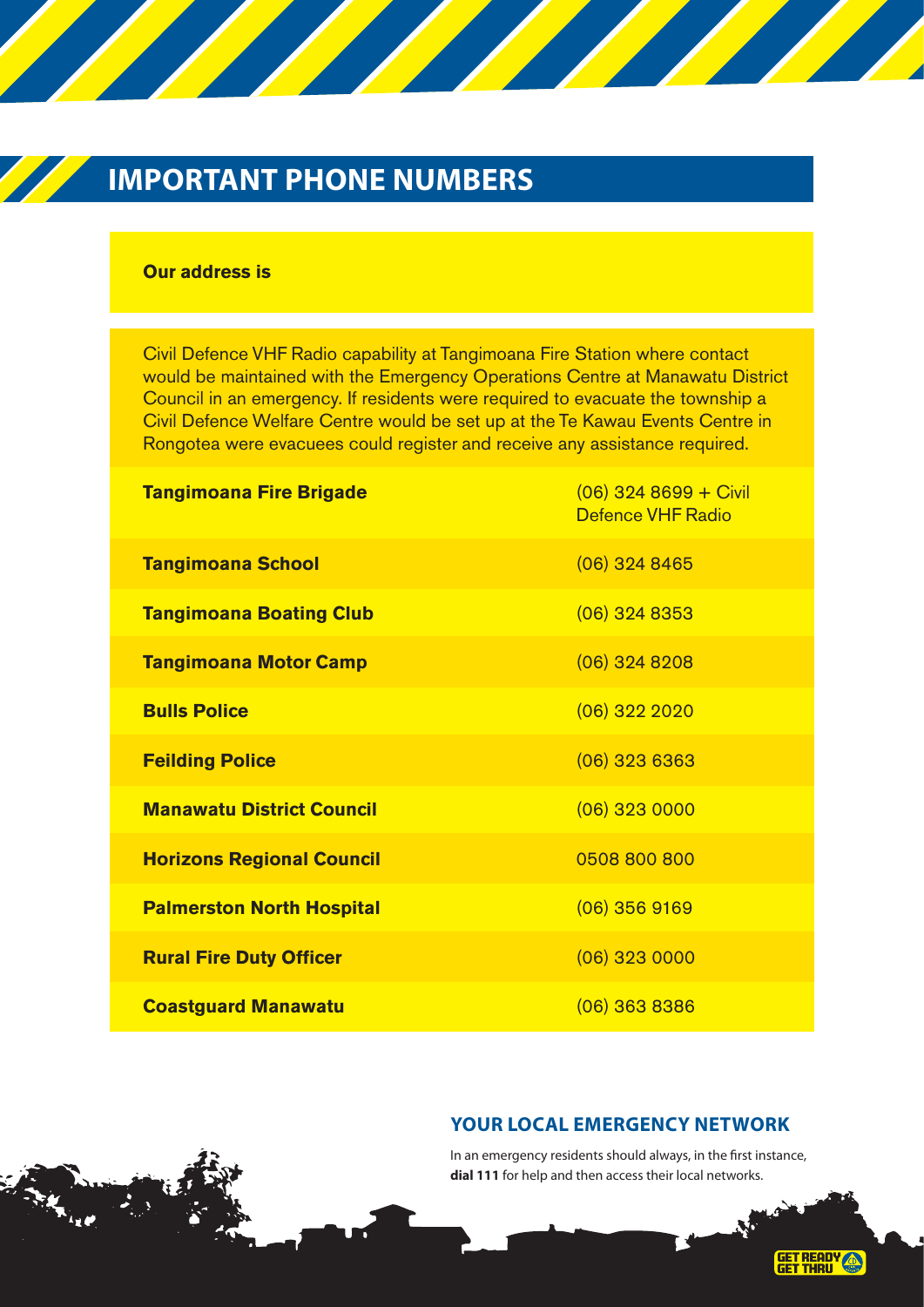### **HOW TO STAY INFORMED**

In an emergency, information and updates will be supplied to local radio stations throughout the course of the event so residents should tune in to any of the following frequencies:

| 93.8 FM          |
|------------------|
| 92.2FM           |
| 98.6FM           |
| 97.8FM           |
| 100.2FM or 927AM |
| 101FM or 1449AM  |
| 89.8FM           |
|                  |

The Manawatu District Council website **www.manawatu.govt.nz** will also provide information in the event of a local emergency.

#### **USEFUL WEBSITES**

| Highway information                           | www.nzta.govt.nz      |
|-----------------------------------------------|-----------------------|
| Road information                              | www.aaroadwatch.co.nz |
| Weather information                           | www.metservice.com    |
| Earthquake information www.geonet.org.nz      |                       |
| Civil defence information www.getthru.govt.nz |                       |
| Neighbourhood support www.ns.org.nz           |                       |

#### **FIRE PERMITS**

A Prohibited Fire Season (total fire ban) is in place 365 days a year on Manawatu beaches. A Restricted Fire Season is in place 365 days a year within the 3km coastal margin of the Manawatu District.

A permit is required before any fire may be lit in the open, this includes all rubbish fires and incinerators.

Burning plastic, rubber and chemicals are prohibited.

#### **To obtain a fire permit:**

Please contact Manawatu District Council on (06) 323 0000



3 km coastal zone for year round fire by permit only

**TIP:** A battery powered radio is essential during an emergency where power may be cut. Ensure you have a supply of spare batteries.

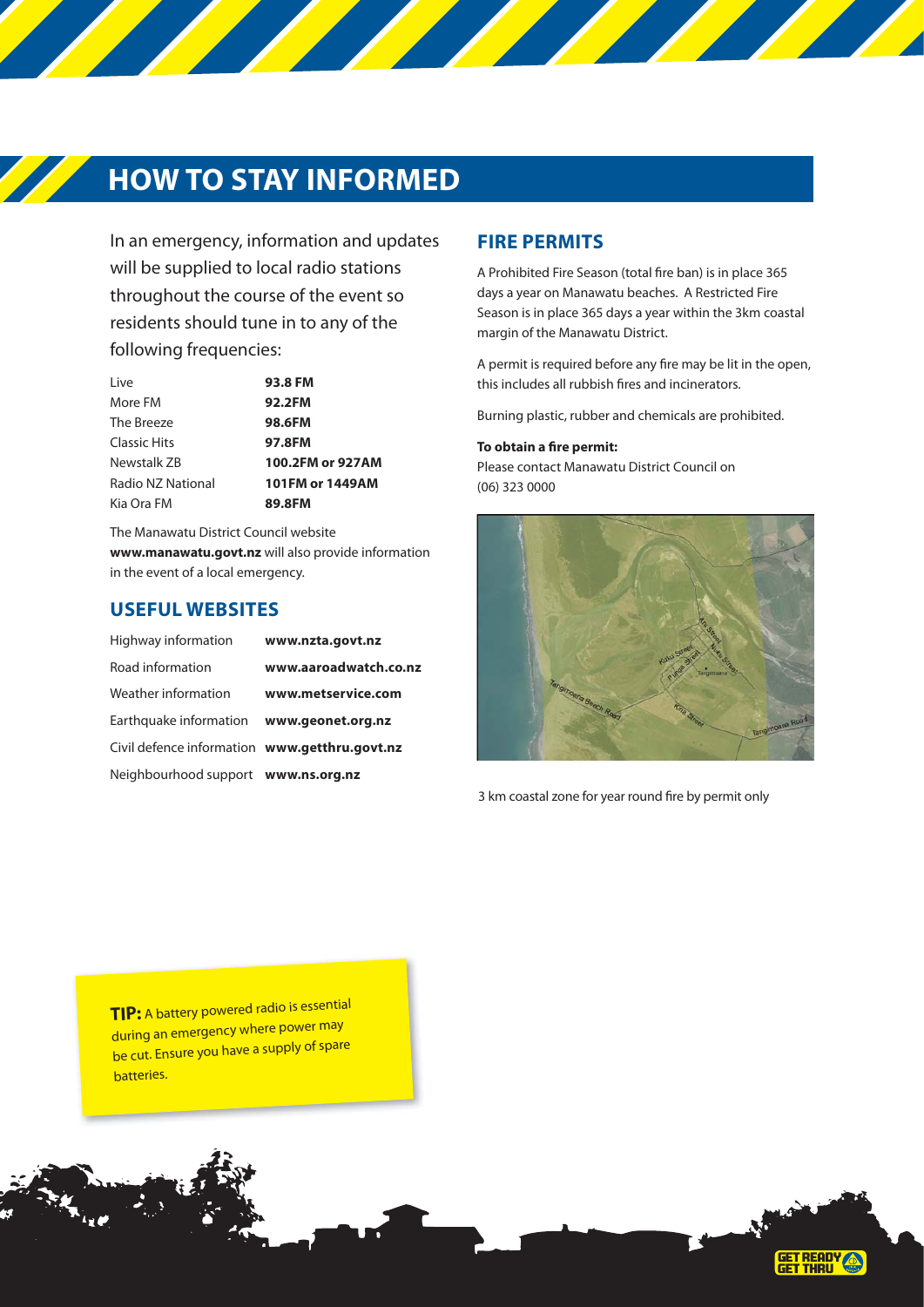## **HAZARDS**

An important part of being prepared is knowing your hazards so you can plan ahead.

#### **HAZARDS FACING THE LOWER MANAWATU DISTRICT...**

- Storms generating heavy localised rainfall and high winds over sustained periods.
- Fire risk in summer is high with major forestry and popular beaches
- Earthquake, severe shaking can lead to liquefaction
- Tsunami
- Storm surge from the sea

#### **FLOODING**

Flooding risk is predominantly from an overtopping or breaching of stop banking that protect the township from high levels of the Rangitikei River.

#### **TSUNAMI**

Should you receive a tsunami warning - or

- strong earthquake shaking (i.e. it is hard to stand up)
- Weak, rolling earthquake shaking of unusually long duration (i.e. a minute or more)
- Out of the ordinary sea behaviour, such as unusual and sudden sea level rise or fall
- The sea making loud and unusual noises, especially roaring like a jet engine

you should immediately move inland!

Evacuating residents should move inland to at least as far as the Clydesdale Hall on Tangimoana Road and listen to the radio for further instructions from Civil Defence.

#### **RURAL FIRE**

Although there are many benefits to living in the country, rural property owners face a higher risk of fire than city dwellers.

If a fire starts it may not be detected as quickly as possible and emergency services take longer to respond because of the greater travel distance.

To protect your rural property from fire we recommend:

- Installing smoke alarms
- Preparing a Household Emergency Plan
- Keeping the grass green and mown or grazed around your home
- Creating a safety zone around your home of at least 10m by clearing any dead or dry material and replacing flammable plants and trees with low flammable species
- Making sure your property is clearly signposted with your RAPID rural property number
- Installing multipurpose dry powder extinguishers in your house and out buildings
- Keeping a garden hose connected and make sure it is long enough to reach around the house
- Storing firewood and other flammable material away from your house
- Safe handling and storage of gas or liquid fuels
- Disposing of ash safely in a metal container.

### **IMPORTANT ITEMS TO HAVE ON HAND**

- Water three litres per person per day for drinking
- Non perishable food Canned or dried with a manual can opener
- Torch/es with spare batteries or self charger
- Radio either battery powered or self charge
- Phone Plug in phone that doesn't require power
- Cell phone plug that can charge off a car battery via 12v or cigarette lighter socket(s)
- First aid kit
- Essential medicines
- Gas BBQ or primus with sufficient fuel
- Toilet paper and large plastic bags for an emergency toilet
- Sufficient warm clothes and blankets or sleeping bags.

**GET READY A**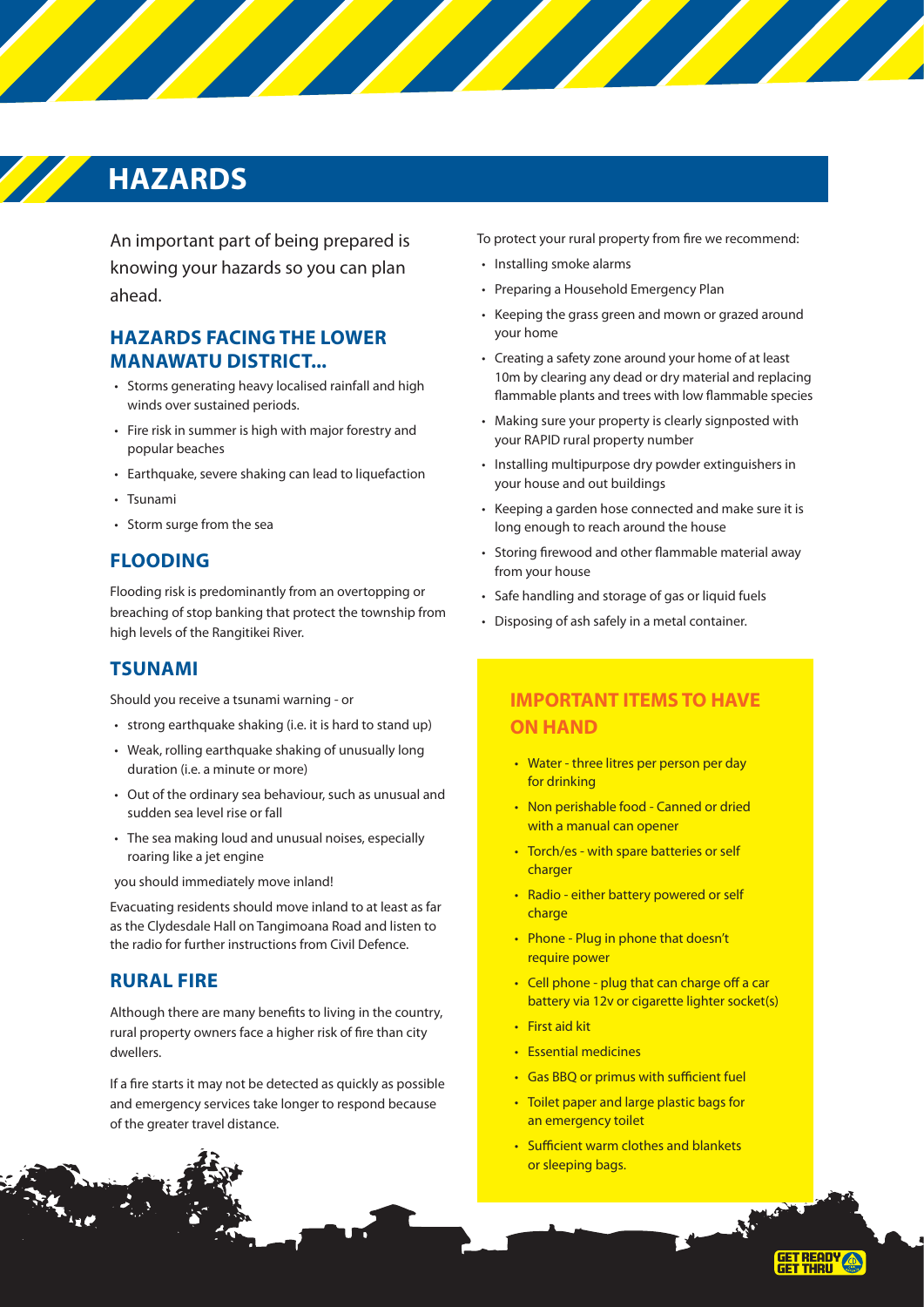### **IF A DISASTER HAPPENED NOW, WOULD YOU BE READY?**

### **TIP: Suggestions from some Christchurch residents for your civil defence survival kit**

- Know beforehand where to meet each other, and stay there
- Check neighbours if you can even if you think they will be okay
- Always keep your car half full (at least) queuing for petrol is not fun.

#### **Consider adding these items to your kit:**

- A wind-up torch/radio is superior by far to one with batteries (we would have been lost without this, as we had no power for a week)
- Water and water purification tablets (you really do use a lot of water)
- Antiseptic wet wipes (don't waste your water on washing dirty hands - and they do get dirty quickly)
- Antiseptic hand sanitiser
- Medicines plus first aid (don't let your prescriptions run too low, as it can be quite a job to get more during the first week or so - plus keep some with you if you can)
- Photos of each family member plus pets (and copies to give out)
- Food try to put in things that don't require added water, or boiled in water
- Emergency sweets for shock barley sugar or chocolate
- A means to cook portable BBQ or Primus (plus matches/lighter)
- Makeshift toilet bucket plus bag liner (what about making a planter-box with a hole cut in the bottom. Use with potted plants now, turn it over to use with a bucket in an emergency)
- A note for your door e.g. 22 February 2011 The Peterson family are okay Bill Peterson 027 1122 336 Sue Peterson 027 3344 997 Frank and Tim
- Pack of cards, knucklebones or other small game to pass the time, especially if you are stuck in an emergency centre.

Due to its location and environment, New Zealand faces many potential disasters. In some cases, such as weather related or volcanic disaster, there may be time for a warning. But an earthquake or a tsunami close to land could strike without warning. All disasters have the potential to cause disruption, damage property and take lives. So it's vital that you prepare now.

While we have plans to manage the consequences of major emergencies, experience shows that most people will have to look after themselves and those they are with. We recommend being self-sufficient for at least three days.

The better prepared you are, the safer and more comfortable you and those you care for will be.

Emergency preparedness starts at home, have a plan, remember you and your loved ones could be anywhere when disaster strikes, at home, at work, at school, in the car, at the sports field. Get your family or household together and agree on a plan. In your plan you will need to work out;

- Where to shelter in an earthquake, flood or storm
- How and where you will meet up during and after a disaster, remember you may be at work, your children may be at school
- The best place to store emergency survival items and know who is responsible for checking essential items
- Where each individual's Getaway Kit will be and what will be in it.
- How to turn off the water, gas and electricity in your home
- How to contact your local civil defence organisation for assistance during an emergency

**GET READY** 

You can download your family plan from the website **www.getthru.govt.nz**